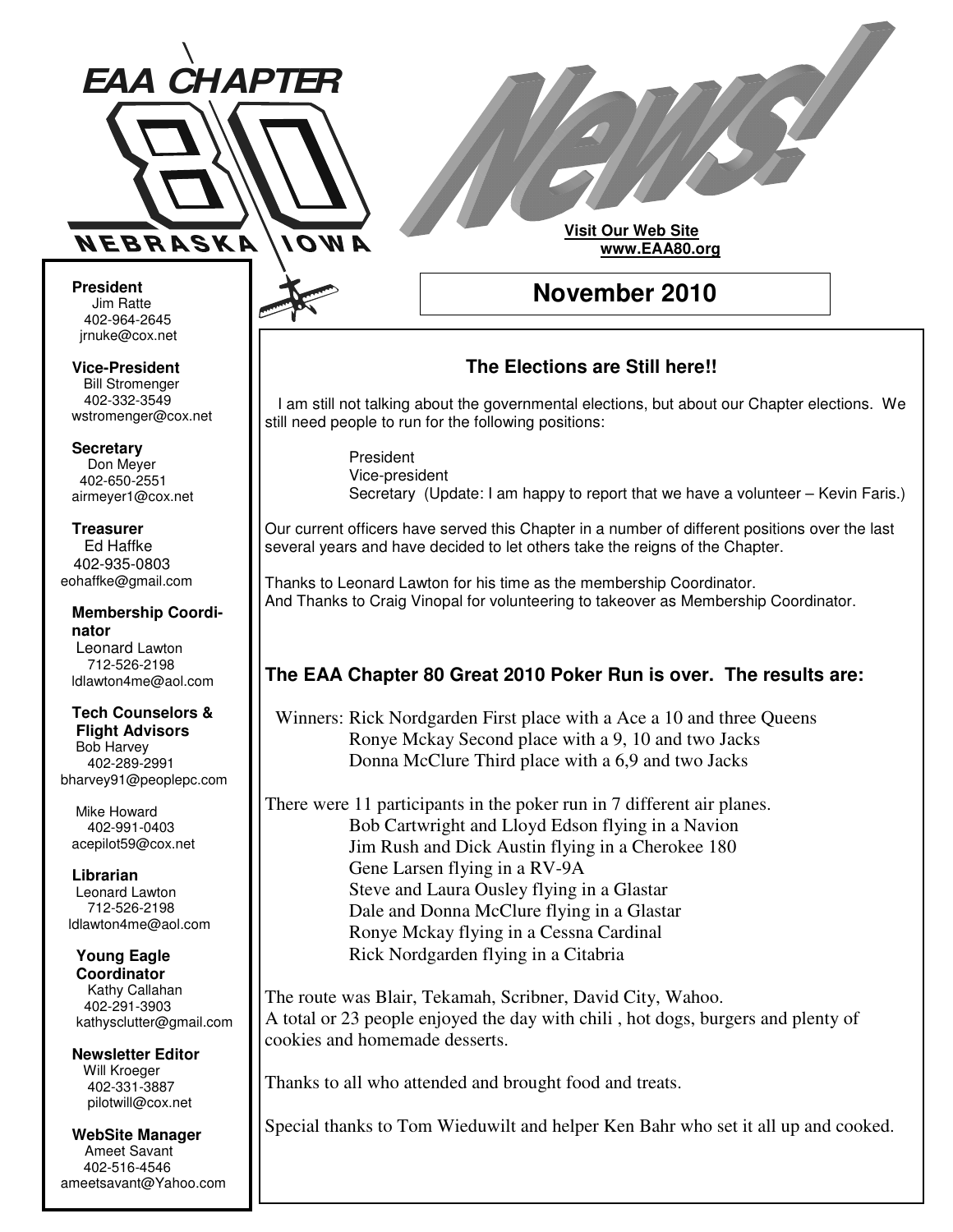# $\mathbf N$ ovember Meeting Time & Location

This month's meeting is Monday November 8th, 7:00 PM at Hangar One at Millard Airport. The airport is still located on South 132nd Street between Q and Harrison.

# $N$ ovember Program.

We will be displaying the contents of our library and having a discussion on the resources it holds for our members. In addition, Tom Wieduwilt will be displaying a number of aviation books and tools for sale. All sale proceeds will be going to the Chapter.

**ELECTIONS** - did I mention that November is election month. Volunteers needed.

### **Our Last Young Eagles Event of the Year.**

Even though our final Young Eagle event did not go as planned, the year was a success. Our Chapter has flown 314 potential future pilots this year. Just so you know, over 4,900 Young Eagles have taken the Next Step toward becoming a pilot. This is the number that have taken or are taking the Sporty's Complete Pilot Training Course which is offered to each Young Eagle flown. Talk to Kathy for more info.

**Impact of Young Eagles** can be seen in the letter of thanks we received:

To all those who make it happen:

Thank you so much for what you have provided for the kids in the area. I brought three of my grandkids to your September event in Plattsmouth, Nebraska and was very impressed with day's events. The look on their faces was priceless. They still talk about their plane rides and more so of their chance to actually fly a real airplane.

It was a day I'm sure they will never forget.

It's all about the kids……… and your efforts certainly reflect that spirit!

Thank you again, Darby Anderson Blair, Nebraska

**EVENTS:** (B) - Breakfast / (L) - Lunch<br>1st Sat Chapter 1055 (B) (0800-10 Chapter 1055 (B) (0800-1000) York, NE 3rd Sat Chapter 569 (B) (0800-1000) Crete, NE

# **Chapter 80 Christmas/Holiday party:**

**When**: Monday December 13th; Social hour at 6 pm. Eat at 7 pm

**Where**: Arbor Hall, 14040 Arbor street, Omaha

**Eats**: Buffet style - Carved prime rib, honey baked ham, roasted breast of turkey, Herb potatoes, Steamed vegetables, salad, desert bar.

**Drinks**: Iced tea, coffee and soft drinks included Cash Bar

**Price:** \$15.00 per person (members and guest)

**What we have heard:** The food is outstanding.

**What we need**: Head count. Please respond to the invite you will be receiving in the near future. Not on email list, please contact a Chapter officer.

**The 2011 EAA Calendars are in - get yours today!**

**FAA Re-registration of aircraft.** EAA has a guide to the new FAA re-registration form online at: http://eaa.org/news/2010/EAA\_Guide\_reregistration.pdf

# **Sheet metal brake is now in it's new home**.

Bill Stromenger used his Dodge power stroke diesel pulling his awesome trailer, with the help of Paul Kanka, Ken Bahr, Doug Humble and TW to get the sheet metal break from Durand's hangar delivered to the Wahoo hangar. All we need now is to plan a day this Fall to clean up the Wahoo Hangar and move the break into the back room, which will become the tool room. The break is currently sitting in the hangar and taking up some room. We need about 10 people to help clean up. How about a Saturday or Sunday in November? Let's talk about it at the meeting.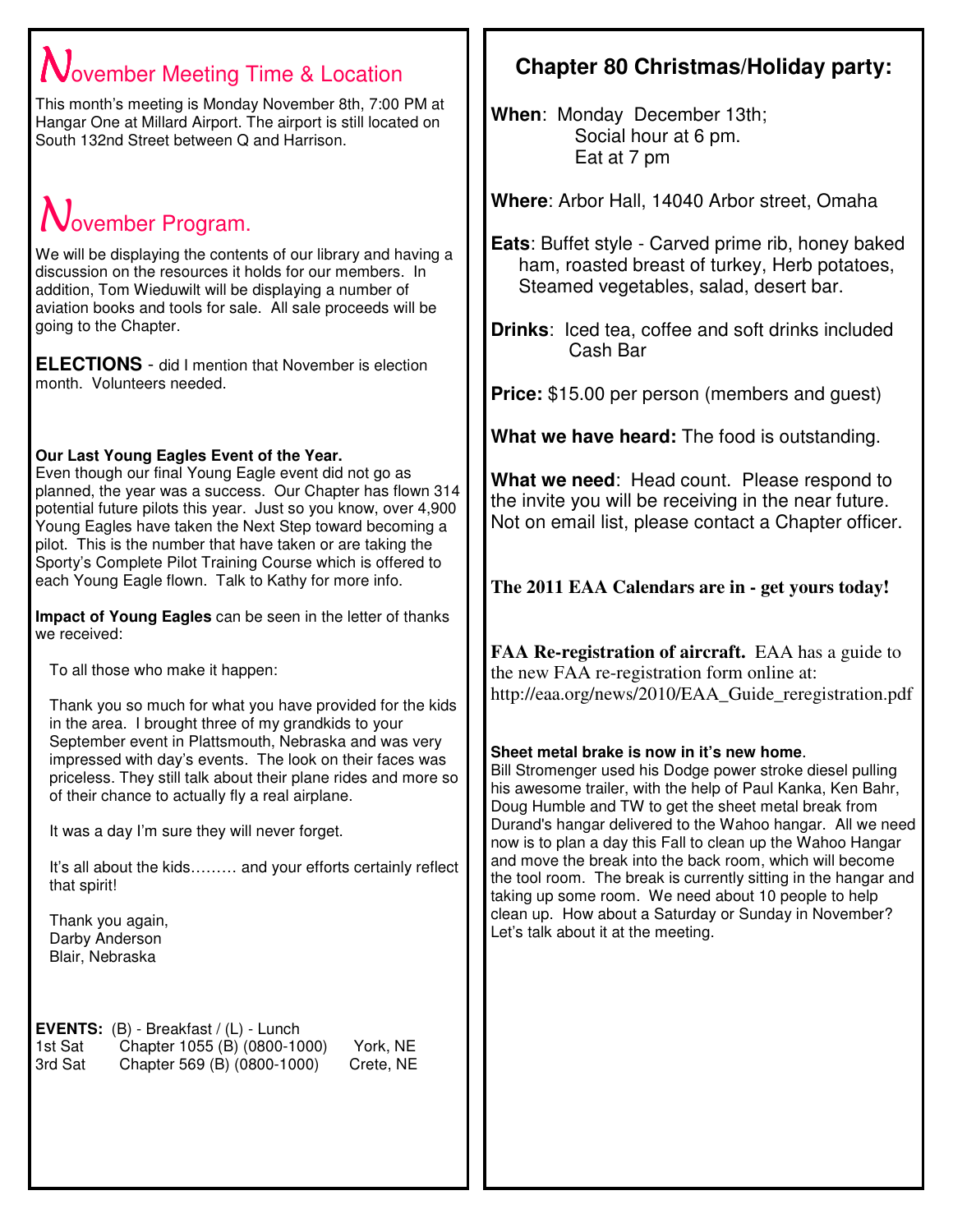#### **EAA Chapter 80** October 11, 2010 **Official Meeting Minutes**

The meeting was called to order by Vice President Bill Stromenger at 7:00 PM. Meeting was held at Hanger One, Millard Airport, Omaha, NE.

- · Jim Ratte, President
- Bill Stromenger, Vice President,
- · Don Meyer, Secretary
- Ed Haffke, Treasurer.

#### **Treasurers Report**:

Motion to accept passed.

#### **Meeting Minutes**:

Motion to accept passed.

### **Young Eagles:**

Next event is October 23 @ Council Bluffs, Iowa. This will be the last event for 2010

#### **Builder's Reports**:

- Chris Halfman RV-7 Ready to rivet the wings.
- Bob Condrey Starting to build his  $2^{nd}$  RV-10
- Tom Newell Rebuilding Stearman, doing fabric work now.
- **Ken Barr** Plan to build a Sonex
- Dale McClure **Rebuilding the panel in his Glastar** 
	- TW RV-6 has been flying after making some adjustments.

#### **Tech Counselor / Flight Advisor:**

Remember to re-register your aircraft when due.

#### **Fly-Out Report:**

#### Poker run is scheduled for October 31, 2010

#### **Social Coordinator:**

Planning meal to follow poker run.

#### **Old Business**

#### · None

#### **New Business:**

- · Nominations for President, Vice President and Secretary are needed.
- **Librarian Report:**
	- None<sup>1</sup>

#### **Membership Report:**

- $\cdot$  Two new members signed up at our meeting and both are building aircraft.
- Steve Farner is just starting on his RV-10, has received the tail kit.
- Paige Hoffart is about 90% complete on his RV-8A
- Welcome to both of you!
- Craig Vinopal has new member roosters available for members.
- Leonard Lawton has resigned his Membership Coordinator position. Thank you to Leonard for your efforts and we look forward to your return.

#### **Tool Report:**

- · Engine hoist in Ronye McKay's hanger
- · Trailer: AHQ
- Scales: TW
- · Jacks: Ron Wood
- Brake Bleeding Set: Ron Wood
- Grills: At AHQ

#### **Web Site:**

#### · www.eaa80.org

#### **Program:**

Jerry Tobias shared his Lessons Learned From 40 Years of Flying. A very inspirational presentation.

#### Meeting adjourned.

Don Meyer **Secretary** 

**Free to the Right Home**: EAA Vintage Chapter 31 in Plattsmouth is closing it's doors after 10 years and is offering it's Chapter to those who are looking to start a Chapter. Chapter 31 is registered as a Nebraska non-profit and only requires a change of Registered Agent with the state. Please contact Will Kroeger at 331-3887 or by email at pilotwill@cox.net if you are interested.